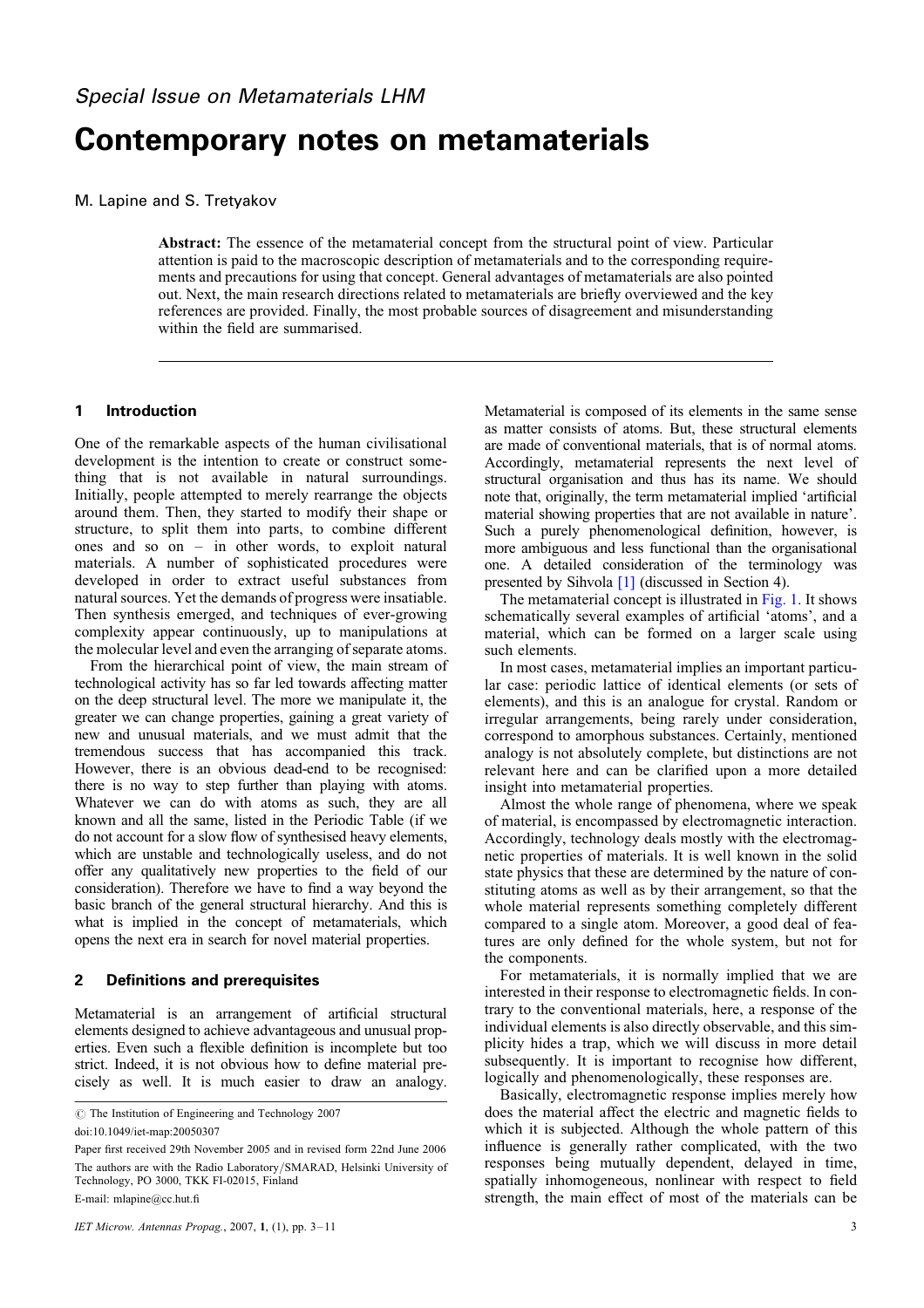<span id="page-1-0"></span>

Fig. 1 Illustration of the metamaterial concept

reduced to linear modulation of the incident fields and can be described with corresponding material parameters: (electric) permittivity and (magnetic) permeability. It is noteworthy that metamaterials offer even more sophisticated relationships between the mentioned parameters, as well as more pronounced nonlinear features.

Obviously, material parameters depend on the scale they are considered on. When studying characteristics of matter with respect to electromagnetic fields, the scaling is related to the wavelength of the electromagnetic radiation. If the wavelength is much larger than the atomic dimensions and interatomic distances, then the atomic behaviour has collective nature and material parameters can be introduced, substituting a huge number of separate element contributions with an effective medium response. Strictly saying, this is the only case where we are entitled to speak of 'material'. For the corresponding set of problems, metamaterials are quite analogous to the normal ones and the same methods of analysis, well known from the solid state theory, are fully applicable.

When the wavelength is comparable with the scale of structure details, complex diffraction and scattering phenomena take place, which have to be analysed locally, on the level of individual elements. There is no reason, and no unambiguous way, to establish material parameters. Accordingly, in this range, metamaterials can be hardly treated as media, and for most problems no direct analogy to atomic lattices can be drawn.

Finally, for waves with the length much shorter than the element size, the only characteristic of material that retains sense is the nature and density of the nuclei, with which electromagnetic quanta interact in a completely independent way. In the corresponding range, the very concept of metamaterial loses its meaning, and no analogy remains. Indeed, scaling deeper into normal materials, we encounter the fundamental level of matter structure, which cannot be further detailed, whereas with metamaterials we just fall into the structure of the normal materials of which they are assembled. For such waves – the waves, too short for a given metamaterial – the details of structure or material parameters of the separate components become relevant, whereas meta-arrangement on a bigger scale does not play any role.

Now that we agreed on the proper scale for considering metamaterials, let us mention another prerequisite for using this notion. When we speak of a 'material', we

imply that there are a number of atoms involved. It becomes even more clear, when we think of compounds made of different atoms – obviously, certain pattern of their arrangement (referred to as a 'unit cell') has to be repeated many times in order to constitute a definite material. To say more precisely, how many, we shall recall the following: with respect to electromagnetic response, 'material' means that, instead of digging into various microscopic atomic events, we take their averaged response, relying on macroscopic material parameters, as discussed earlier. For such a macroscopic averaging to be consistent, at least several structural units have to be involved in each dimension, resulting in hundreds of unit cells to be taken into account. This is well known in solid state physics and has been also explicitly shown for metamaterials.

## 3 Advantages of metamaterials

So far, we have seen much analogy between metamaterials and normal materials, being valid provided that the discussed requirements are kept. Stepping outside this analogy, however, provides more advantages than restrictions.

The most straightforward one is that the structural units are artificial and can be designed for specific purposes. Accordingly, instead of the fixed set of the elements from the Periodic Table, one can use any 'atom', which imagination and technology allow for. Thus the properties of metamaterial can be directly set up starting from the basic level. These artificial 'atoms' may have a complicated internal structure, including, for instance, electronic circuits with independent power sources or even programmable microcomputers that calculate the desired response to the incident field. This general concept is illustrated in Fig. 2. In this example, effective electric response is provided by a multitude of short dipole antennas with electrically small and shielded loads. Similarly, effective magnetic response is built up by a series of small loaded loop antennas. Then, the material response can be synthesised by designing appropriate circuits in the loads. To appreciate the power of this approach, it is important to note that the auxiliary processes inside the loads are shielded from the electromagnetic fields in the artificial material – the small antenna terminals act like gates into a 'higher-dimensional' space.

Next, arranging structural elements is incomparably easier in metamaterials. Surely, there are ingenious techniques for manipulations with molecules, influencing



Fig. 2 Metamaterial with loads that control the effective material response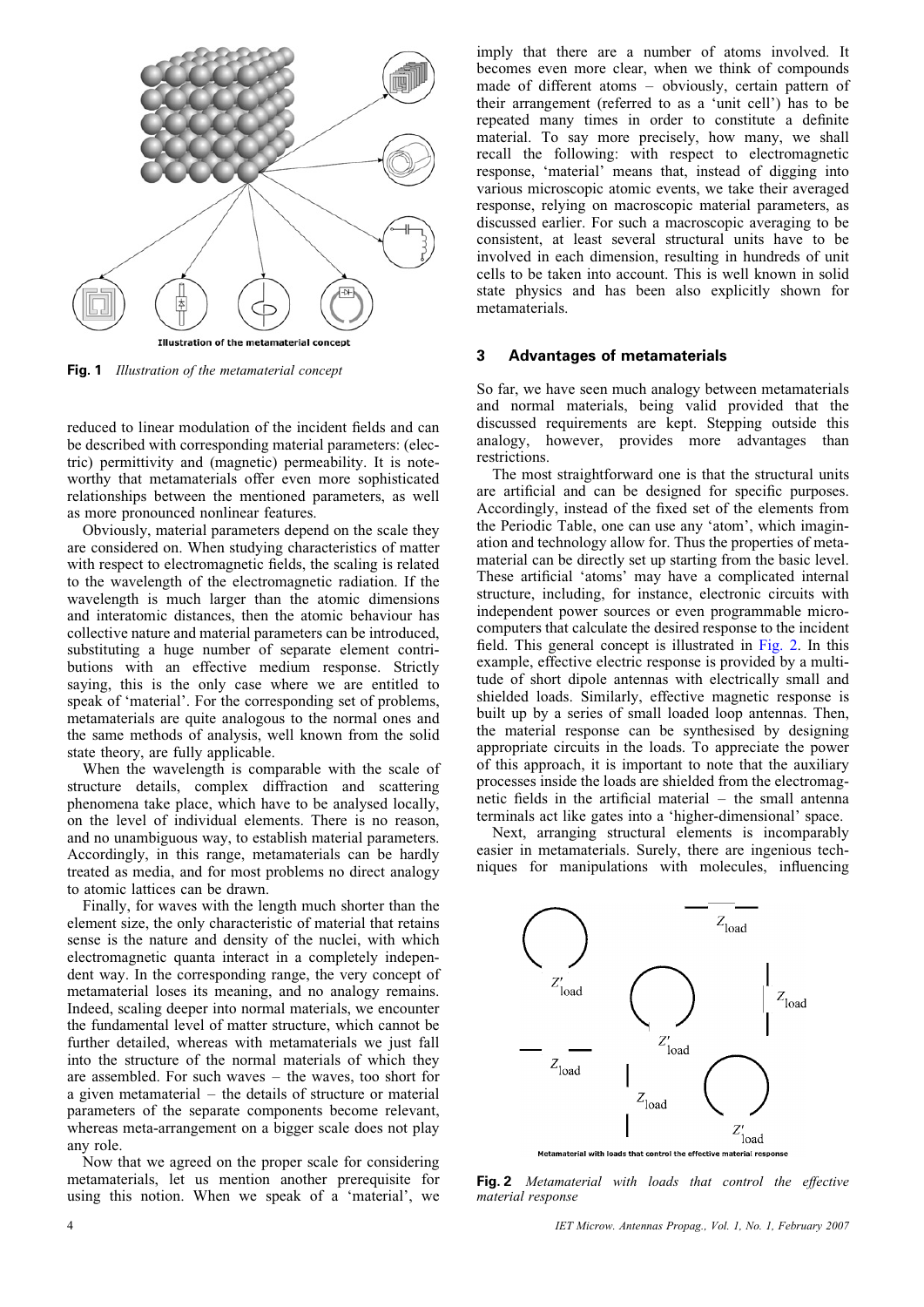crystal composition and symmetry, assembling atomic layers and so on, but all this is quite expensive and complicated. In contrast, metamaterials can be constructed according to one's taste from the very beginning, so that one can marshal the chosen units in a desired way.

Through these features, it is not only possible to build up initially a metamaterial with required properties, but also to adjust and control them during the operation using convenient mechanisms, intrinsic to the structure.

Another side of these advantages is that the analysis of metamaterial behaviour is much easier and more precise, than that of normal materials. Indeed, one can start from the exact characteristics of a single structural unit and continue, using the known mutual distribution, to the macroscopic averaging, calculating the effective response of the whole structure completely within the classical electrodynamics. In contrast, for conventional materials, it is normally extremely complicated to perform such a calculation directly, and quantum physics has to be involved.

Let us see, however, what kinds of practical benefits can be built up relying on the structural features mentioned earlier. It is clear that metamaterials opened a way for producing various artificial electric and magnetic materials possessing unusual properties, designed specially for certain applications. Moreover, they offer a straightforward possibility to combine such unusual properties, arriving at phenomena which were never found in nature. The most striking example is negative refraction, observed in materials with the permittivity and permeability being negative in the same frequency range. Another interesting direction is related to bi-anisotropic materials, having mutually dependent electric and magnetic responses, so that magnetic field causes electric polarisation and vice versa. Also, nonlinear effects can be made rather strong in metamaterials, as compared, for example with nonlinearity in optics. An additional option here is that electric and magnetic sources of nonlinearity can be employed simultaneously.

There is no doubt that numerous attractive possibilities still await consideration and will offer plenty of valuable effects and applications.

# 4 Terminological discussion

As we have already mentioned, it is quite popular to define metamaterial as an artificial material having properties beyond those of natural materials. Although such an approach highlights nicely the most intriguing side of metamaterials, it lacks functionality and is less definitive. In reality, many authors interpret this in the sense of an object with unusual properties, and this leads to dramatic misunderstanding. It is evident, however, that not every object can be treated as a material. The latter term is much more demanding and can be used only when all the prerequisites discussed earlier are fulfilled. Accepting the structural definition, as we described in the previous sections, we apparently include more artificial materials than it would be commonly implied, for example artificial dielectrics, bi-isotropic and bi-anisotropic media and so on, but this is perfectly justified not only by obvious structural similarities, but also by the historical background of metamaterials.

To see further arguments, let us consider two structures, composed in a similar way out of slightly different elements, so that one of them shows negative refraction (in a certain frequency range), whereas the other does not. It would be hardly appropriate to refer the first one as metamaterial. On the other hand, many unusual properties are also found in photonic crystals, fullerenes and so forth; yet, these are to be analysed in a different way and normally are not called 'metamaterials'. Such an ambiguity, arising from the phenomenological definition, discourages its use, especially that a clear organisational description, based on the structural principle, is present.

The whole range of unusual properties can be perfectly indicated as the most straightforward purpose of metamaterials, the main direction where they are used, but the key principles of material organisation and essence should not be forgotten on this way.

Nonetheless, we admit that there are some good reasons behind many other approaches. An extensive discussion of the essence of metamaterials and an overview of the corresponding terminology is found in the work of Sihvola [\[1\]](#page-5-0).

## 5 Historical background

In order to acquaint better with the contemporary research directions, it is worth casting a glance at the historical background of the concept of metamaterials.

The term emerged in 2000 in the works of Smith *et al.* [\[2\]](#page-5-0) and Pendry [\[3\],](#page-5-0) in immediate connection with the idea of negative refraction. Conceptually, at this instance, a long but not demanding search for materials with negativerefraction-index merged with the diverse activity in the field of artificial materials. By that time, both research directions had some history, giving only a few general highlights and representative examples rather than aiming for a thorough analysis, practically impossible within the whole width of the related topics.

Although negative refraction and negative group velocity were discussed already in 1945 by Mandelstam [\[4\],](#page-5-0) an extensive theoretical analysis of media possessing negative permittivity and permeability was given by Veselago [\[5\]](#page-5-0) in 1967, and at that time he pointed out that there are no known natural materials with the permittivity and permeability being both negative in the same frequency range. Although he suggested certain exotic solutions like gyrotropic plasmas, they still were not quite suitable due to many complications, and no clear experimental evidence was obtained in this direction. Furthermore, it is very likely that there is no way to obtain negative permeability at optical or higher frequencies [\[6\]](#page-5-0), although there is no common agreement at this issue. In contrary, it is well known that negative permittivity is readily exhibited by many metals in optical and ultra-violet range, whereas at lower frequencies energy dissipation normally dominates. On the other hand, antiferromagnetic resonances, providing anisotropic negative permeability, occur up to terahertz range, but corresponding materials do not possess electric properties that would be suitable for Veselago medium [\[7\].](#page-5-0) After all, the quest for negative refraction was not of remarkable relevance for more than 30 years and, definitely was not recognised as a promising and encouraging one.

At the same time, and, in fact, since more than a century [\[8\],](#page-5-0) there had been considerable interest in various artificial materials which affect wave propagation and show unusual electromagnetic properties. Starting from the works of Lindman [\[9\]](#page-5-0), research on chiral substances spread into important areas of bi-isotropic and bi-anisotropic materials (see the books of Lindell et al. [\[10\]](#page-5-0) and Serdyukov et al. [\[11\]](#page-5-0) for reviews). A number of methods and approaches, developed in these areas, are readily transferred now into metamaterial research.

Without going into details of wide variety of suggested structures, we can mention some examples of the structural elements, related to those used in metamaterials. Most of the attention was always received by electric effects in the artificial structures, with even nonlinear effects taken into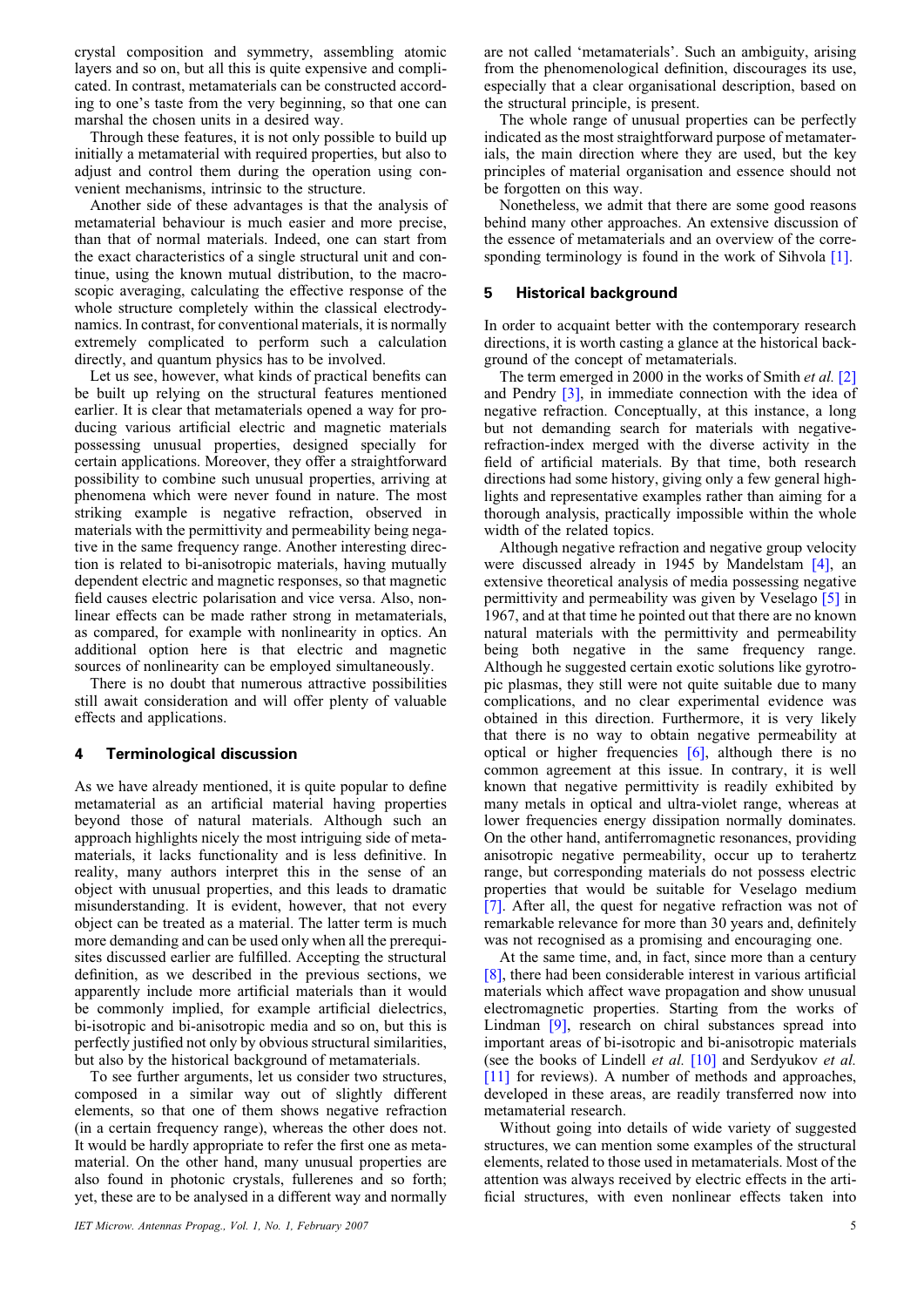consideration [\[12\].](#page-5-0) Magnetic properties of materials based on non-magnetic elements are also studied for more than half a century [\[13\]](#page-5-0). In order to develop more efficient artificial magnetic materials, various ring elements (reviewed in the work of Kostin and Shevchenko [\[14\]\)](#page-5-0) and spiral structures were investigated, up to an experimental demonstration of artificial negative permeability at microwave frequencies [\[15\].](#page-5-0) Finally, the idea of ring currents was revisited [\[16\]](#page-5-0), having led to several types of resonant structural elements now being employed by metamaterials. By that time, there was already a way known to achieve negative permittivity at lower frequencies[\[17, 18\]](#page-5-0) (also in the work of Pendry *et al.* [\[19\]\)](#page-5-0), and then, with a combination of the two structures, negative refraction of microwaves was reported [\[20\].](#page-5-0)

## 6 Research directions

Obviously, such a diverse and wide background ensured that a great number of research groups turned their attention to a novel promising direction. Naturally, most of them view the new field from the positions of their previous experience and through the methodology developed earlier. This results in numerous approaches and many different areas of particular interest. With no aim to review thoroughly the stream of research activity, we shall try here to give a brief (and, certainly, incomplete) classification for the most general part of it. We can provide here only a limited number of illustrative references, while there exist hundreds of papers within each of the directions mentioned subsequently; where possible, we refer to appropriate reviews.

## 6.1 Basic theory

Basic theory is of utmost importance for any scientific issue, especially for a new one. General theoretical consideration of metamaterials splits into two main branches: (i) abstract medium consideration, when certain general properties are analysed regardless of particular implementation  $[21-24]$ , or for example in a point dipole approximation [\[25\]](#page-5-0); and (ii) metamacroscopic theory, which deals with deriving effective parameters from the analysis of the medium on the level of structural details. In that latter issue, separate subsystems of elements, typical for metamaterial design, were investigated.

In particular, wire media were described, starting from the quasi-static approximation  $[26]$  up to rigorous analysis accounting for spatial dispersion for one-dimensional (1D) [\[27\]](#page-5-0) and two-dimensional (2D) [\[28\]](#page-5-0) arrangements. The differences arising in wire media with periodic loads were discussed [\[29\].](#page-6-0) For resonant conductive elements, important for magnetic metamaterials, macroscopic averaging was rigorously applied in the quasi-static limit [\[30\]](#page-6-0).

Among more exotic structures, we can mention metasolenoids [\[31\]](#page-6-0) and spiral media [\[32\].](#page-6-0) Recently, various kinds of metamaterials based on spherical metallic particles were also studied [\[33, 34\].](#page-6-0)

When different substructures, responsible for specific electric and magnetic responses, are combined into one medium, the resulting effective parameters, in general, cannot be calculated as a superposition of the properties of the subsystems. This problem was discussed by several authors  $[27,35-37]$ . A method to calculate energy density in lossy and dispersive metamaterials was suggested [\[38\].](#page-6-0)

An important issue relates to the fact, that any practical implementation of metamaterials would cause unavoidable inhomogeneity of the internal structure, influencing macroscopic properties. For 1D structures, effect of disorder was modelled earlier [\[39\],](#page-6-0) and for 3D magnetic metamaterials this question was recently considered [\[40\]](#page-6-0) (after earlier experimental studies [\[41, 42\]](#page-6-0)).

## 6.2 Properties of the Individual Elements

Properties of the individual elements are then at next importance, constituting a kind of metamicroscopic characteristics of metamaterial. Much work has been done referring to split-ring resonators, including general theoretical investigation and circuit modelling  $[43-45]$ . Apart from this, in analytical modelling most researchers rely on simple LC-circuit schemes. Numerical simulations and experimental evaluation of the element properties were also performed, typically in connection with design of metamaterials  $[45-49]$ .

Here, we can also mention diverse activity related to the discussion of alternative structural elements and their implementation  $[50 - 56]$ .

#### 6.3 Nonlinear Phenomena

Nonlinear phenomena in metamaterials represent the next step in the analogy with crystals in optics, whose nonlinear properties are well known and give rise to a number of valuable applications. Research in this direction was initiated in 2003, when a possibility to provide nonlinearity to metamaterial response on the level of structural elements was analysed [\[57\]](#page-6-0). Another approach [\[58\]](#page-6-0) developed the idea of local nonlinear phenomena enhancement in metamaterials [\[16\].](#page-5-0) This direction attracted the attention of many other research groups  $[59-64]$ . It was shown  $[65]$  that exceptionally high nonlinearity (as compared to what is typical for optics) can be readily achieved in bulk metamaterials, and many particular effects were discussed, including band-gap tuning [\[66\],](#page-6-0) three-wave coupling [\[65\],](#page-6-0) surface waves and solitons [\[67\],](#page-6-0) second harmonic generation [\[68,](#page-6-0) [69\],](#page-6-0) microwave phase conjugation [\[70\]](#page-6-0) and focusing [\[71\].](#page-6-0) Certain nonlinear effects were also modelled using transmission-line (TL) approach [\[72, 73\].](#page-6-0)

# 6.4 Scaling Down

Scaling down of the operational range of metamaterials is one of the most attractive directions from the practical point of view, since the unusual metamaterial properties would be exceptionally useful in optics. It is known that natural materials do not exhibit remarkable magnetic response at optical and higher frequencies, as we have mentioned earlier, and that there is certain argumentation that it is not possible in principle. Although the question of the high-frequency limits of the metamaterials remains open, continuous efforts are made to reduce the scale of metastructures [\[74,75\]](#page-6-0) and to look for other concepts of metamaterial organisation  $[76 - 80]$ . Experiments in the terahertz range are reported  $[81-83]$  and attempts to break into infrared optics are being made  $[76, 84-87]$ . Many authors admit that the limits for moving the scale down are nearly reached [\[88, 89\].](#page-7-0)

## 6.5 Transmission-line (TL) Realisation

TL realisation of metamaterial concept is a popular direction and is widely employed in practice. With TL-structures, it is possible to model specific features of metamaterials on the phenomenological level. This approach was put forward in 2002 by three research groups  $[90-92]$ , and further developed by these  $[93-97]$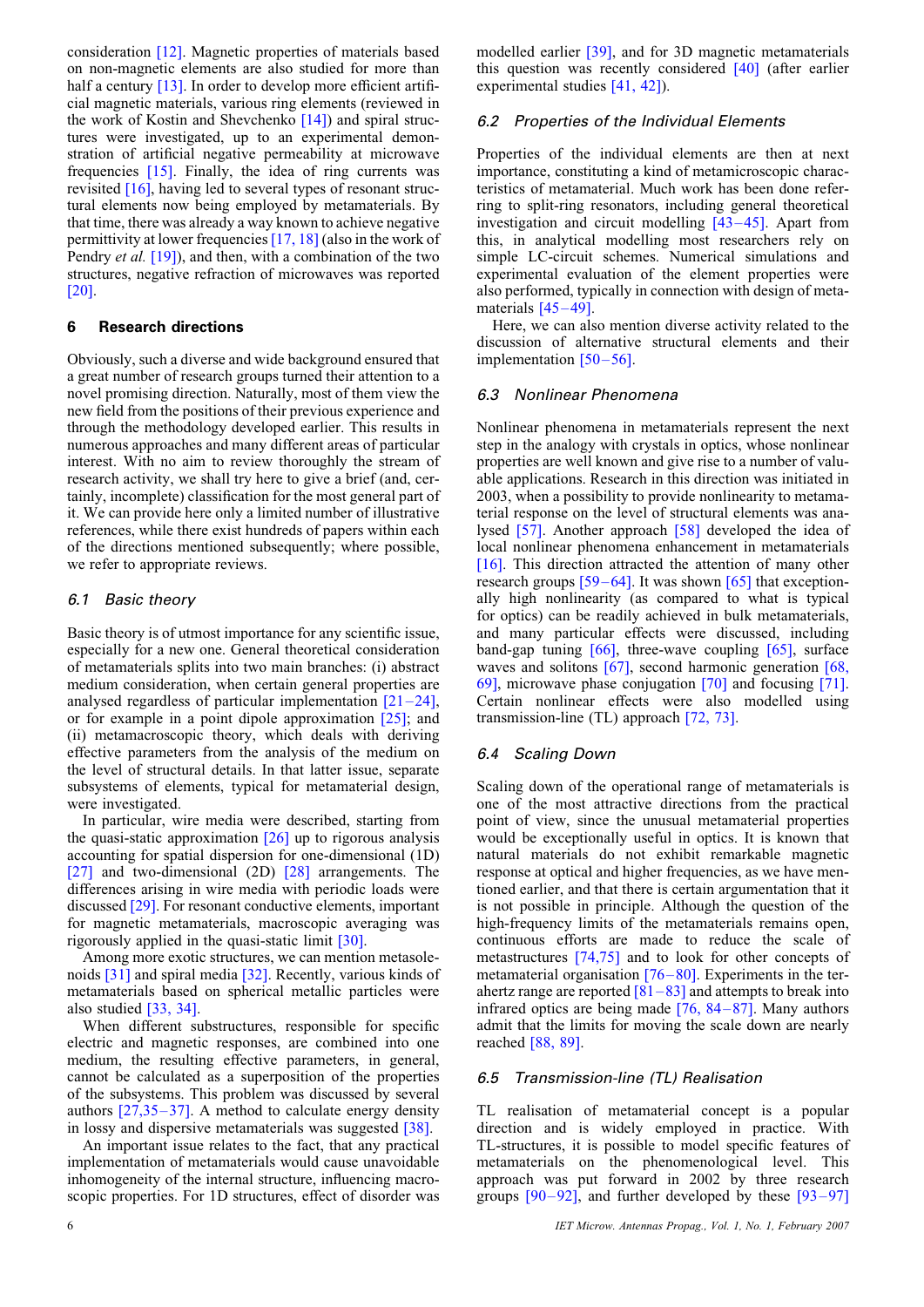and many others  $[98-101]$ . This direction is reviewed by Eleftheriades, Itoh and Caloz  $[102-104]$ . For a few years, only 1D and 2D arrangements have been considered, including also anisotropic systems  $[105-107]$ . Recently, different varieties of 3D design were reported  $[108-110]$ and experimentally supported [\[111\]](#page-7-0).

## 6.6 'Perfect Lens'

'Perfect lens' and near-field imaging become the most attractive ideas concerning metamaterial applications. Initial idea by Pendry [\[3\]](#page-5-0) received huge amount of criticism and corrections  $[112-117]$ , but subwavelength focusing, although not that 'perfect', remains to be a fruitful concept. In practice, it is suggested to exploit 2D TL meshes  $[118-120]$  (see the work of Alu` and Engheta [\[121\]](#page-7-0) for a review concerning TL-modelling), interfaces of resonant particles in planar [\[122, 123\]](#page-7-0) and cylindrical [\[124\]](#page-7-0) configurations, layered films [\[125\]](#page-7-0), planar surface structures [\[126, 127\],](#page-7-0) or specifically loaded waveguides [\[128, 129\]](#page-7-0). Some practical limitations of the TL-focusing were highlighted [\[130\].](#page-8-0) Numerical [\[131\]](#page-8-0) and experimental  $[132 - 134]$  attempts are also made to achieve focusing with 3D metamaterials. Other ways to imaging, employing channelling in wire or layered media, were also suggested  $[135 - 138]$ . Still other alternatives are to employ phase conjugating screens [\[139\]](#page-8-0) or to use resonator modes in silver sphere chains [\[140\]](#page-8-0).

Information related to this area is also found in a recent book on negative-refraction metamaterials [\[141\]](#page-8-0).

## 6.7 Magnetoinductive Waves

Magnetoinductive waves represent another phenomenon, specific to metamaterials and interesting from the practical point of view. Theoretical study was started in 2002 [\[39, 42\]](#page-6-0) and supported by experiments in different groups later on [\[143 –145\]](#page-8-0). Waveguide components and potential applications are described in more detail in the work of Shamonina and Solymar [\[146\]](#page-8-0). Imaging possibility based on magnetoinductive principle was considered, with experiments using hexagonal 'swiss-roll' arrays [\[147\]](#page-8-0) or split-ring interfaces [\[148, 149\]](#page-8-0) being reported. Imaging with a single layer of elements in a hexagonal arrangement and boundary resonances were also studied [\[150\].](#page-8-0) Magnetoinductive waves in bi-periodic structures, with respect to two different sets of elements [\[151\]](#page-8-0) or various arrangements of the same ones [\[152\]](#page-8-0), were analysed recently. At present, implementation of magnetoinductive phenomena is mainly concerned with various arrays of metamaterial elements in 1D or 2D. See the work of Shamonina and solymar [\[153\]](#page-8-0) for a review and that of Syms et al. [\[154\]](#page-8-0) for an overview of magnetoinductive devices.

### 6.8 Chiral Metamaterials

Chiral metamaterials have been known, in fact, for a long time as artificial media with a mirror-asymmetric structure [\[10, 11\]](#page-5-0). Recently, it has been shown that these media can offer more design flexibility in realising backward-wave regime and negative refraction [\[155 – 158\]](#page-8-0). Chirality in metamaterials leads to certain exotic wave phenomena [\[155\]](#page-8-0) and offers an enhancement of the negative-refraction frequency range [\[159\]](#page-8-0).

#### 6.9 Abstract Consideration

Abstract consideration started from the very beginning, while a good deal of questions concerning the realisation of metamaterials were still open, and some of them have not even arisen. It deals with properties and application of metamaterials in an abstract way, notwithstanding any particular details of their internal structure. This approach treats metamaterials as a ready substance with certain predefined properties, and focuses then on particular problems or various devices based on such a substance. These include for example considering particular problems [\[160\]](#page-8-0) or geometries [\[161, 162\],](#page-8-0) analysing the effect of metamaterial coverings [\[163\]](#page-8-0) issues related to geometrical 'optics' of metamaterials [\[164, 165\]](#page-8-0), and even radiation phenomena on the atomic level [\[166, 167\].](#page-8-0) Some prospects for applications are reviewed in the work of Engheta and Ziolkowski  $[168]$ . We must note that along with specific analysis relevant for future applications, sometimes a kind of 'idealistic' design is reported, which, while being rather encouraging and innovative, may walk out of the range, acceptable for metamaterial concept, and will not be realisable in practice.

#### 6.10 Related Areas

Related areas received remarkable impact as metamaterials became fashionable, but this happened at most in the terminological form, so that photonic crystals and various nanostructures are mixed up with metamaterials [\[169, 170\]](#page-8-0). Indeed, the area of photonics has much in common with the present metamaterial research; yet, the scale and the methods of consideration have to be clearly distinguished.

On the other hand, a kind of interdisciplinary interaction occurs, which brings valuable outcome. For example, perfect electromagnetic conductors (PEMC) in connection with metamaterials were discussed [\[171, 172\].](#page-8-0) Certain theoretical issues, forgotten for ages, can be now revived with the help of metamaterial properties (e.g. Dyakonov surface waves were recently revisited [\[173\]\)](#page-8-0). Attempts to produce superconducting metamaterials were reported [\[174, 175\]](#page-8-0). Analogy with electromagnetic metamaterials went as far as to acoustics [\[176\]](#page-8-0).

It is clear that metamaterials will have great and growing influence on science and technology, provided careful attention is paid to correctness and consistency of studies.

# 7 Tracks to disagreement

Not surprisingly, in metamaterial research, like in any new field of study, various confusions and misinterpretations cannot be avoided. In this section, we briefly overview the most general traps that we have observed in the recent literature. Discussing these issues in detail would probably require volumes of critique, so we would rather give merely a classification of the issues.

The most obvious confusions occur in terminology: misuse of the very word 'metamaterial' becomes, unfortunately, more and more common. In particular:

<sup>•</sup> It is often limited to media showing negative refraction. Despite this potential property being a valuable one and indeed sought by most of researchers, it should be clearly distinguished from the definition and essence of metamaterials.

<sup>•</sup> It is referred to just a few structural elements. Although several elements may be easily observed and tackled with, unlike atoms of normal media, this does not change the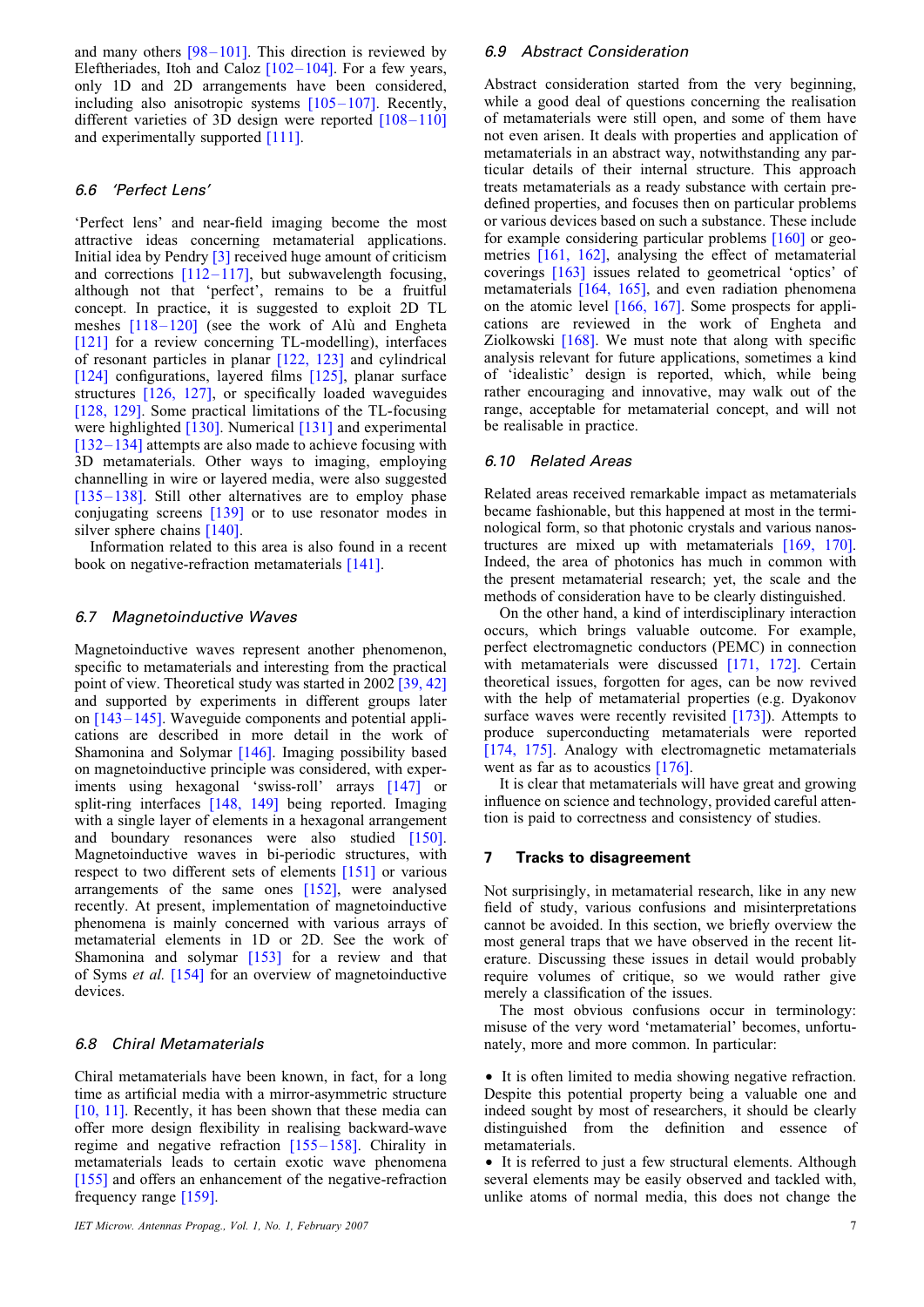<span id="page-5-0"></span>concept of media at all. It is worth reminding that the number of units in a 3D medium should be of the order of 1000 (or, about 100 for a 2D analogue, or some 10 of them for a 1D realisation).

• A single layer of identical elements is often regarded as a surface of a medium, or even is itself called a 'metamaterial'. This can be, under certain precautions, acceptable for a purely 2D consideration, but not for 3D problems with such interfaces. These kinds of structures, perhaps, can be called 'metasurfaces'.

• TL meshes serve as an excellent representation of macroscopic metamaterials with respect to observable properties, and facilitate experiments considerably, but they should not be confused completely with media and certain care has to be exercised when drawing general conclusions on the basis of analogy.

Another area that hosts a number of discrepancies, relates to effective medium approach. We have discussed the corresponding requirements earlier, but it makes sense to give here a brief summary:

• When metamaterial response is evaluated relying on the properties of individual elements, mutual interaction of the elements is often neglected. This normally leads to significant errors in determining metamaterial parameters.

• In particular, a common approach is to regard the subarrays of two different types of structural units (e.g. split-ring resonators and straight wires) as if they would behave independently from each other, and moreover, would be solely responsible for either electric or magnetic response each. This is an approximation which is not always justified.

• Next, inappropriate frequency is sometimes used for simulations or measurements. Let us remind that for the macroscopic approach to be consistent, wavelength of the considered electromagnetic waves should be much larger than the scale of the structural details. Clearly, properties of metamaterials at higher frequencies can be interesting for a study, but this does not fit into metamaterial concept, and requires other methods of analysis.

• It is also quite common that insufficient number of structural elements is used in experiments and simulations, as it was mentioned earlier. Extraction of material parameters from such data is not justified, as the very idea of material fails there. The most severe cases may bring authors to physically meaningless conclusions.

• It should be evident that the fundamental laws of physics must not be violated, and whenever they contradict the conclusions, it is the conclusion that should be under question first, not the laws. Although electrodynamics of metamaterials indeed offer many unusual phenomena, it is all within, and understandable with, established electrodynamics.

This list is by far not complete, as there are too many particular issues and tiny details, but we hope that this general overview would help to surf successfully through the increasing flow of publications emerging around the name 'metamaterials'.

## 8 Acknowledgment

Support from the European Network of Excellence 'Metamorphose' is gratefully acknowledged.

#### 9 References

1 Sihvola, A.: 'Electromagnetic emergence in metamaterials' in Zouhdi, S., Sihvola, A., and Arsalane, M. (Eds.): 'Advances in electromagnetics of complex media and metamaterials' (Kluwer, 2003), pp.  $1 - 17$ 

- 2 Smith, D.R., Padilla, W.J., Vier, D.C., Nemat-Nasser, S.C., and Schultz, S.: 'Composite medium with simultaneously negative permeability and permittivity', Phys. Rev. Lett., 2000, 84, pp. 4184– 4187
- 3 Pendry, J.B.: 'Negative refraction makes a perfect lens', Phys. Rev. Lett., 2000, 85, pp. 3966–3969
- 4 Mandelstam, L.I.: 'Group velocity in crystal lattice', Zh. Eksp. Teor. Fiz., 1945, 15, pp. 475-478
- 5 Veselago, V.G.: 'The electrodynamics of substances with simultaneously negative values of  $\epsilon$  and  $\mu$ ', Sov. Phys. Uspekhi, 1968, 10, (4), pp. 509–514 (originally in: Usp. Fiz. Nauk, 1967, 92, p. 517)
- 6 Landau, L.D., and Lifschitz, E.M.: 'Electrodynamics of continuous media' (Pergamon Press, Oxford, 1984)
- 7 Camley, R.E., and Mills, D.L.: 'Surface polaritons on uniaxial antiferromagnets', Phys. Rev. B, 1982, 26, pp. 1280–1287
- 8 Bose, J.C.: 'On the rotation of plane of polarization of electric waves by twisted structure', Proc. Royal Soc., 1898, 63, pp. 146– 152
- Lindman, K.F.: 'Om en genom ett isotropt system av spiralformiga resonatorer alstrad rotationspolarisation av de elektromagnetiska vågorna', Öfversigt af Finska Vetenskaps-Societetens förhandlingar, A, 1914, LVII, (3), pp. 1-32
- 10 Lindell, I.V., Sihvola, A.H., Tretyakov, S.A., and Viitanen, A.J.: 'Electromagnetic waves in chiral and bi-isotropic media' (Artech House, Boston and London, 1994)
- 11 Serdyukov, A., Semchenko, I., Tretyakov, S., and Sihvola, A.: 'Electromagnetics of bi-anisotropic materials: theory and applications' (Gordon and Breach, Amsterdam, 2001)
- 12 Kalinin, V.A., and Shtykov, V.V.: 'On the possibility of reversing the front of radio waves in an artificial nonlinear medium', J. Commun. Technol. Electron., 1991, 36, pp. 96-102 (originally in: Radiotekhnika i Elektronika, 1990, (11), pp. 2275–2281
- 13 Lewin, L.: 'The electrical constants of a material loaded with spherical particles', *Proc. IEE*, 1947, 94, (27), pp. 65–68
- 14 Kostin, M.V., and Shevchenko, V.V.: 'On electromagnetic theory of artificial nonchiral and chiral media with resonant particles (a review)' in Priou, A., Sihvola, A., Tretyakov, S., and Vinogradov, A. (Eds.): 'Advances in complex electromagnetic materials' (Kluwer, 1997), pp. 261–270
- 15 Lagarkov, A.N., Semenenko, V.N., Chistyaev, V.A., Ryabov, D.E., Tretyakov, S.A., and Simovski, C.R.: 'Resonance properties of bi-helix media at microwaves', Electromagnetics, 1997, 17, (3), pp. 213– 237
- 16 Pendry, J.B., Holden, A.J., Robbins, D.J., and Stewart, W.J.: 'Magnetism from conductors and enhanced nonlinear phenomena', IEEE Trans. Microw. Theory Tech., 1999, 47, pp. 2075– 2084
- 17 Brown, J.: 'Artificial dielectrics having refractive indices less than unity', Proc. IEE, 1953, 100, (4), pp. 51-62, monograph no. 62R
- 18 Rotman, W.: 'Plasma simulation by artificial dielectrics and parallel-plate media',IRE Trans. Antennas Propag., 1962, 10, pp. 82–95
- 19 Pendry, J.B., Holden, A.J., Stewart, W.J., and Youngs, I.: 'Extremely low frequency plasmons in metallic mesostructures', Phys. Rev. Lett., 1996, 76, (25), pp. 4773–4776
- 20 Shelby, R.A., Smith, D.R., and Schultz, S.: 'Experimental verification of a negative index of refraction', Science, 2001, 292, pp. 77– 79
- 21 Lindell, I.V., Tretyakov, S.A., Nikoskinen, K.I., and Ilvonen, S.: 'BW media – media with negative parameters, capable of supporting backward waves', Microw. Opt. Technol. Lett., 2001, 31, (2), pp. 129– 133
- 22 Nefedov, I.S., and Tretyakov, S.A.: 'Photonic band gap structure containing metamaterial with negative permittivity and permeability', Phys. Rev. E, 2002, 66, paper no. 036611
- 23 Smith, D.R., and Schurig, D.: 'Electromagnetic wave propagation in media with indefinite permittivity and permeability tensors', Phys. Rev. Lett., 2003, 90, (7), paper no. 077405
- 24 Lindell, I.V., and Sihvola, A.H.: 'Negative-definite media, a class of bi-anisotropic metamaterials', Microw. Opt. Technol. Lett., 2006, 48, (3), pp. 602–606
- 25 Belov, P.A., and Simovski, C.R.: 'Boundary conditions for interfaces of electromagnetic crystals and the generalized Ewald-Oseen extinction principle', Phys. Rev. B, 2006, 73, p. 045102
- 26 Maslovski, S.I., Tretyakov, S.A., and Belov, P.A.: 'Wire media with negative effective permittivity: a quasi-static model', Microw. Opt. Technol. Lett., 2002, 35, (1), pp.  $47-51$
- 27 Belov, P.A., Marqués, R., Maslovski, S.I., Nefedov, I.S., Silveirinha, M., Simovski, C.R., and Tretyakov, S.A.: 'Strong spatial dispersion in wire media in the very large wavelength limit', Phys. Rev. B, 2003, 67, p. 113103
- 28 Nefedov, I.S., Viitanen, A.J., and Tretyakov, S.A.: 'Propagating and evanescent modes in two-dimensional wire media', Phys. Rev. E, 2005, 71, paper no. 046612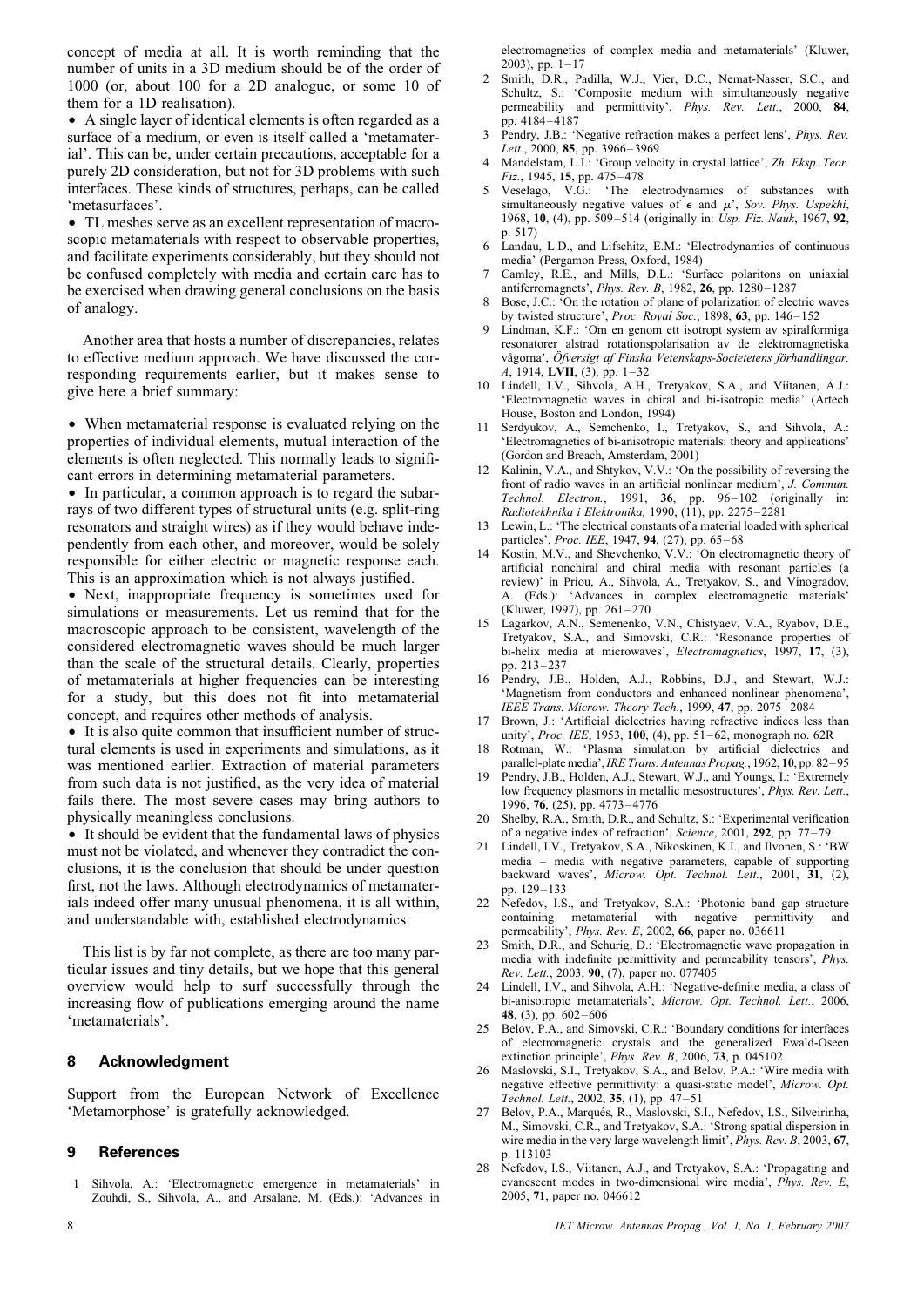- <span id="page-6-0"></span>29 Belov, P.A., Simovski, C.R., and Tretyakov, S.A.: 'Two-dimensional electromagnetic crystals formed by reactively loaded wires', Phys. Rev. E, 2002, 66, paper no. 036610
- 30 Gorkunov, M., Lapine, M., Shamonina, E., and Ringhofer, K.H.: 'Effective magnetic properties of a composite material with circular conductive elements', *Eur. Phys. J. B*, 2002, **28**, pp. 263-269
- 31 Jylhä, L., Maslovski, S., and Tretyakov, S.: 'High-order resonant modes of a metasolenoid', J. Electromagn. Waves Appl., 2005, 19, (10), pp. 1327– 1342
- 32 Belov, P.A., Simovski, C.R., and Tretyakov, S.A.: 'Example of bianisotropic electromagnetic crystals: the spiral medium', Phys. Rev. E, 2003, 67, paper no. 056622
- 33 Riikonen, S., Romero, I., and de Abajo, F.J.G.: 'Plasmon tunability in metallodielectric metamaterials', Phys. Rev. B, 2005, 71, paper no. 235104
- 34 Jylhä, L., Kolmakov, I., Maslovski, S., and Tretyakov, S.: 'Modeling of isotropic backward-wave materials composed of resonant spheres', J. Appl. Phys., 2006, 99, paper no. 043102
- 35 Pokrovsky, A.L., and Efros, A.L.: 'Electrodynamics of metallic photonic crystals and the problem of left-handed materials', Phys. Rev. Lett., 2002, 89, (9), paper no. 093901
- 36 Tretyakov, S.A., Nefedov, I.S., Simovski, C.R., and Maslovski, S.I.: 'Modelling and microwave properties of artificial materials with negative parameters' in Zouhdi, S., Sihvola, A., and Arsalane, M. (Eds.): 'Advances in electromagnetics of complex media and metamaterials' (Kluwer, 2003), pp. 99– 122
- 37 Katsarakis, N., Koschny, T., Kafesaki, M., Economou, E.N., Ozbay, E., and Soukoulis, C.M.: 'Left- and right-handed transmission peaks near the magnetic resonance frequency in composite metamaterials', Phys. Rev. B, 2004, 70, paper no. 201101
- 38 Tretyakov, S.A.: 'Electromagnetic field energy density in artificial microwave materials with strong dispersion and loss', Phys. Lett. A, 2005, 343, pp. 231–237
- 39 Shamonina, E., Kalinin, V.A., Ringhofer, K.H., and Solymar, L.: 'Magnetoinductive waves in one, two, and three dimensions', J. Appl. Phys., 2002, 92, pp. 6252-6261
- 40 Gorkunov, M., Gredeskul, S.A., Shadrivov, I.V., and Kivshar, Y.S.: 'Effect of microscopic disorder on magnetic properties of metamaterials', Phys. Rev. E, 2006, 73, paper no. 056605
- 41 Aydin, K., Guven, K., Katsarakis, N., Soukoulis, C.M., and Ozbay, E.: 'Effect of disorder on magnetic resonance band gap of split-ring resonator structures', Opt. Express, 2004, 12, (24), pp. 5896-5901
- 42 Zhao, X.P., Zhao, Q., Kang, L., Song, J., and Fu, Q.H.: 'Defect effect of split ring resonators in left-handed metamaterials', Phys. Lett. A, 2005, 346, pp. 87–91
- 43 Sauviac, B., Simovski, C.R., and Tretyakov, S.A.: 'Double split-ring resonators: Analytical modeling and numerical simulations', Electromagnetics, 2004, 24, (5), pp. 317–338
- 44 Shamonin, M., Shamonina, E., Kalinin, V., and Solymar, L.: 'Properties of a metamaterial element: analytical solutions and numerical simulations for a singly split double ring', J. Appl. Phys., 2004, 95, (7), pp. 3778–3784
- 45 Radkovskaya, A., Shamonin, M., Stevens, C.J., Faulkner, G., Edwards, D.J., Shamonina, E., and Solymar, L.: 'Resonant frequencies of a combination of split rings: experimental, analytical and numerical study', Microw. Opt. Technol. Lett., 2005, 46, pp. 473–476
- 46 Weiland, T., Schuhmann, R., Greegor, R.B., Parazzoli, C.G., Vetter, A.M., Smith, D.R., Vier, D.C., and Schultz, S.: 'Ab initio numerical simulation of left-handed metamaterials: comparison of calculations and experiments', *J. Appl. Phys.*, 2001, 90,  $(10)$ , pp. 5419–5424
- 47 Gay-Balmaz, P., and Martin, O.J.F.: 'Electromagnetic resonances in individual and coupled split-ring resonators', J. Appl. Phys., 2002, 92, (5), pp. 2929–2936
- 48 Marqués, R., Medina, F., and Rafii-El-Idrissi, R.: 'Role of bianisotropy in negative permeability and left-handed metamaterials', Phys. Rev. B, 2002, 65, paper no. 144440
- 49 Marqués, R., Mesa, F., Martel, J., and Medina, F.: 'Comparative analysis of edge- and broadside-coupled split ring resonators for metamaterial design – Theory and experiments', IEEE Trans. Antenn. Propag., 2003, 51, (10), pp. 2572-2581
- 50 Baena, J.D., Marqués, R., Medina, F., and Martel, J.: 'Artificial magnetic metamaterial design by using spiral resonators', Phys. Rev. B, 2004, 69, paper no. 014402
- 51 Chen, H., Ran, L., Huangfu, J., Zhang, X., Chen, K., Grzegorczyk, T.M., and Kong, J.A.: 'Left-handed materials composed of only S-shaped resonators', Phys. Rev. E, 2004, 70, paper no. 057605
- 52 Falcone, F., Lopetegi, T., Laso, M.A.G., Baena, J.D., Bonache, J., Beruete, M., Marqués, R., Martin, F., and Sorolla, M.: 'Babinet principle applied to the design of metasurfaces and metamaterials', Phys. Rev. Lett., 2004, 93, (19), paper no. 197401
- 53 Guo, Y., Goussetis, G., Feresidis, A.P., and Vardaxoglou, J.C.: 'Efficient modeling of novel uniplanar left-handed metamaterials', IEEE Trans. Microw. Theory Tech., 2005, 53, (4), pp. 1462–1468
- 54 Schurig, D., Mock, J.J., and Smith, D.R.: 'Electric-field-coupled resonators for negative permittivity metamaterials', Appl. Phys. Lett., 2006, 88, paper no. 041109
- Baena, J.D., Jelinek, L., Marqús, R., and Zehentner, J.: 'Electrically small isotropic three-dimensional magnetic resonators for metamaterial design', Appl. Phys. Lett., 2006, 88, paper no. 134108
- 56 Bulu, I., Caglayan, H., and Ozbay, E.: 'Experimental demonstration of subwavelength focusing of electromagnetic waves by labyrinth-based two-dimensional metamaterials', Opt. Lett., 2006, 31, (6), pp. 814–816
- 57 Lapine, M., Gorkunov, M., and Ringhofer, K.H.: 'Nonlinearity of a metamaterial arising from diode insertions into resonant conductive elements', Phys. Rev. E, 2003, 67, paper no. 065601(R)
- 58 Zharov, A.A., Shadrivov, I.V., and Kivshar, Y.S.: 'Nonlinear properties of left-handed metamaterials', Phys. Rev. Lett., 2003, 91, paper no. 037401
- 59 O'Brien, S., McPeake, D., Ramakrishna, S.A., and Pendry, J.B.: 'Near-infrared photonic band gaps and nonlinear effects in negative magnetic metamaterials', Phys. Rev. B, 2004, 69, paper no. 241101(R)
- 60 Agranovich, V.M., Shen, Y.R., Baughman, R.H., and Zakhidov, A.A.: 'Linear and nonlinear wave propagation in negative refraction metamaterials', Phys. Rev. B, 2004, 69, paper no. 165112
- Lazarides, N., and Tsironis, G.P.: 'Coupled nonlinear Schrödinger field equations for electromagnetic wave propagation in nonlinear left-handed materials', Phys. Rev. E, 2005, 71, paper no. 036614
- 62 Kourakis, I., and Shukla, P.K.: 'Nonlinear propagation of electromagnetic waves in negative-refraction-index composite materials', Phys. Rev. E, 2005, 72, paper no. 016626
- 63 Marklund, M., Shukla, P.K., Stenflo, L., and Brodin, G.: 'Solitons and decoherence in left-handed metamaterials', Phys. Lett. A, 2005, 341, pp. 231– 234
- 64 Scalora, M., Syrchin, M.S., Akozbek, N., Poliakov, E.Y., DAguanno, G., Mattiucci, N., Bloemer, M.J., and Zheltikov, A.M.: 'Generalized nonlinear Schrödinger equation for dispersive susceptibility and permeability: Application to negative index materials', Phys. Rev. Lett., 2005, 95, paper no. 013902
- 65 Lapine, M., and Gorkunov, M.: 'Three-wave coupling of microwaves in metamaterial with nonlinear resonant conductive elements', Phys. Rev. E, 2004, 70, paper no. 066601
- 66 Gorkunov, M., and Lapine, M.: 'Tuning of a nonlinear metamaterial band gap by an external magnetic field', Phys. Rev. B, 2004, 70, paper no. 235109
- Shadrivov, I.V., Zharov, A.A., Zharova, N.A., and Kivshar, Y.S.: 'Nonlinear left-handed metamaterials', Radio Sci., 2005, 40, RS3S90
- 68 Gorkunov, M., Shadrivov, I.V., and Kivshar, Y.S.: 'Enhanced parametric processes in binary metamaterials', Appl. Phys. Lett., 2006, 88, paper no. 071912
- Popov, A.K., and Shalaev, V.M.: 'Negative-index metamaterials: second-harmonic generation, Manley-Rowe relations and parametric amplification', 2006, arXiv/physics/0601055
- 70 Malyuskin, O., Fusco, V., and Schuchinsky, A.G.: 'Microwave phase conjugation using nonlinearly loaded wire arrays', IEEE Trans. Antenn. Propag., 2006, 54, (1), pp. 192-203
- 71 Zharov, A.A., Zharova, N.A., Shadrivov, I.V., and Kivshar, Y.S.: 'Subwavelength imaging with opaque nonlinear left-handed lenses', Appl. Phys. Lett., 2005, 87, paper no. 091104
- 72 Caloz, C., Lin, I., and Itoh, T.: 'Characteristics and potential applications of nonlinear left-handed transmission lines', Microw. Opt. Technol. Lett., 2004, 40, (6), pp. 471– 473
- 73 Kozyrev, A.B., Kim, H., Karbassi, A., and van der Weide, D.W.: 'Wave propagation in nonlinear left-handed transmission line media', Appl. Phys. Lett., 2005, 87, paper no. 121109
- Moser, H.O., Casse, B.D.F., Wilhelmi, O., and Saw, B.T.: 'Terahertz response of a microfabricated rod-split-ring-resonator electromagnetic metamaterial', Phys. Rev. Lett., 2005, 94, paper no. 063901
- Zhang, S., Fan, W., Malloy, K.J., Brueck, S.R.J., Panoiu, N.C., and Osgood, R.M.: 'Near-infrared double negative metamaterials', Opt. Express, 2005, 13, (13), pp. 4922-4930
- 76 Podolskiy, V., Sarychev, A., and Shalaev, V.M.: 'Plasmon modes and negative refraction in metal nanowire composites', Opt. Express, 2003, 11, pp. 735– 745
- 77 Alu`, A., Salandrino, A., and Engheta, N.: 'Negative effective permeability and left-handed materials at optical frequencies', Opt. Express, 2006, 14, (4), pp. 1557–1567
- Zhang, S., Fan, W., Panoiu, N.C., Malloy, K.J., Osgood, R.M., and Brueck, S.R.J.: 'Experimental demonstration of near-infrared negative-index metamaterials', Phys. Rev. Lett., 2005, 95, paper no. 137404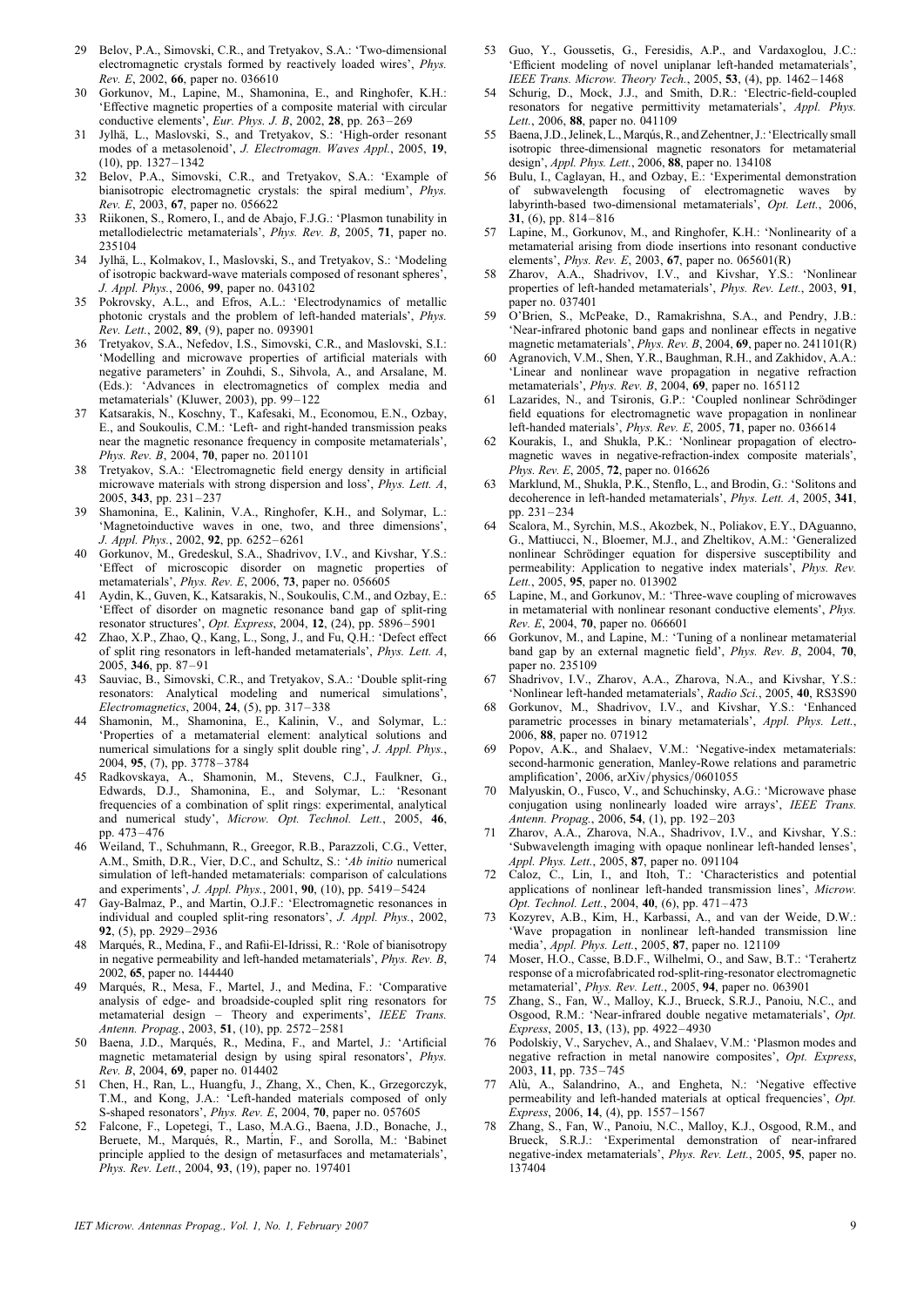- <span id="page-7-0"></span>79 Zhou, J., Zhang, L., Tuttle, G., Koschny, T., and Soukoulis, C.M.: 'Negative index materials using simple short wire pairs', Phys. Rev. B, 2006, 73, paper no. 041101
- 80 Alù, A., and Engheta, N.: 'Optical nanotransmission lines: synthesis of planar left-handed metamaterials in the infrared and visible regimes', J. Opt. Soc. Am. B, 2006, 23, (3), pp. 571-583
- Yen, T.J., Padilla, W.J., Fang, N., Vier, D.C., Smith, D.R., Pendry, J.B., Basov, D.N., and Zhang, X.: 'Terahertz magnetic response from artificial materials', Science, 2004, 303, pp. 1494–1496
- 82 Linden, S., Enkrich, C., Wegener, M., Zhou, J., Koschny, T., and Soukoulis, C.M.: 'Magnetic response of metamaterials at 100 terahertz', Science, 2004, 306, pp. 1351– 1353
- 83 Crépin, T., Lampin, J.F., Decoopman, T., Mélique, X., Desplanque, L., and Lippens, D.: 'Experimental evidence of backward waves on terahertz left-handed transmission lines', Appl. Phys. Lett., 2005, 87, paper no. 104105
- 84 Enkrich, C., Wegener, M., Linden, S., Burger, S., Zschiedricha, L., Schmidt, F., Zhou, J.F., Koschny, T., and Soukoulis, C.M.: 'Magnetic metamaterials at telecommunication and visible frequencies', *Phys.* Rev. Lett., 2005, 95, paper no. 203901
- 85 Grigorenko, A.N., Geim, A.K., Gleeson, H.F., Zhang, Y., Firsov, A.A., Khrushchev, I.Y., and Petrovic, J.: 'Nanofabricated media with negative permeability at visible frequencies', Nature, 2005, 438, (17), pp. 335–338
- 86 Shalaev, V.M., Cai, W., Chettiar, U.K., Yuan, H.K., Sarychev, A.K., Drachev, V.P., and Kildishev, A.V.: 'Negative index of refraction in optical metamaterials', Opt. Lett., 2005, 30, (24), pp. 3356–3358
- 87 Sarychev, A.K., Shvets, G., and Shalaev, V.M.: 'Magnetic plasmon resonance', Phys. Rev. E, 2006, 73, paper no. 036609
- 88 Zhou, J., Koschny, T., Kafesaki, M., Economou, E.N., Pendry, J.B., and Soukoulis, C.M.: 'Saturation of the magnetic response of split-ring resonators at optical frequencies', Phys. Rev. Lett., 2005, 95, paper no. 223902
- 89 Klein, M.W., Enkrich, C., Wegener, M., Soukoulis, C.M., and Linden, S.: 'Single-slit split-ring resonators at optical frequencies: limits of size scaling', *Opt. Lett.*, 2006, 31, pp.  $1259 - 1261$
- 90 Eleftheriades, G.V., Iyer, A.K., and Kremer, P.C.: 'Planar negative refractive index media using periodically LC loaded transmission lines', IEEE Trans. Microw. Theory Tech., 2002, 50, (12), pp. 2702–2712
- Liu, L., Caloz, C., Chang, C.C., and Itoh, T.: 'Forward coupling phenomena between artificial left-handed transmission lines', J. Appl. Phys., 2002, 92, (9), pp. 5560–5565
- 92 Oliner, A.A.: 'A periodic-structure negative-refractive-index medium with resonant elements'. Proc. USNC/URSI National Radio Science Meeting, 2002, San Antonio, USA, vol. 1, p. 41
- 93 Grbic, A., and Eleftheriades, G.V.: 'Experimental verification of backward-wave radiation from a negative refractive index metamaterial', J. Appl. Phys., 2002, 92, (10), pp. 5930–5935
- 94 Grbic, A., and Eleftheriades, G.V.: 'Periodic analysis of a 2-D negative refractive index transmission line structure', IEEE Trans. Antenn. Propag., 2003, 51, (10), pp. 2604–2611
- 95 Caloz, C., and Itoh, T.: 'Transmission line approach of left-handed (LH) materials and microstrip implementation of an artificial LH transmission line', IEEE Trans. Antenn. Propag., 2004, 52, (5), pp. 1159–1166
- 96 Sanada, A., Caloz, C., and Itoh, T.: 'Characteristics of the composite right/left-handed transmission lines', IEEE Microw. Wirel. Compon. Lett., 2004, 14, (2), pp. 68-70
- Chen, Y.C., Tzuang, C.K.C., Itoh, T., and Sarkar, T.K.: 'Modal characteristics of planar transmission lines with periodical perturbations: their behaviors in bound, stopband, and radiation regions', IEEE Trans. Antenn. Propag., 2005, 53, (1), pp. 47-58
- 98 Nefedov, I.S., and Tretyakov, S.A.: 'On potential applications of metamaterials for the design of broadband phase shifters', Microw. Opt. Technol. Lett., 2005, 45, (2), pp. 98–102
- 99 Syms, R.R.A., Shamonina, E., Kalinin, V., and Solymar, L.: 'A theory of metamaterials based on periodically loaded transmission lines: interaction between magnetoinductive and electromagnetic waves', J. Appl. Phys., 2005, 97, paper no. 064909
- 100 Goussetis, G., Feresidis, A.P., Wang, S., Guo, Y., and Vardaxoglou, J.C.: 'Uniplanar left-handed artificial metamaterials', J. Opt. A: Pure Appl. Opt., 2005, 7, pp. S44–S50
- 101 Kim, H., Kozyrev, A.B., Karbassi, A., and van der Weide, D.W.: 'Linear tunable phase shifter using a left-handed transmission-line', IEEE Microw. Wirel. Compon. Lett., 2005, 15, (5), pp. 366– 368
- 102 Lai, A., Caloz, C., and Itoh, T.: 'Composite right/left-handed transmission line metamaterials', IEEE Microw. Mag., 2004, 5, (3), pp. 34– 50
- 103 Eleftheriades, G.V.: 'Enabling RF/microwave devices using negative-refractive-index transmission-line metamaterials', Radio Sci. Bull., 2005, 312, pp. 57-69
- 104 Caloz, C., and Itoh, T.: 'Metamaterials for high-frequency electronics', Proc. IEEE, 2005, 93, (10), pp. 1744–1752
- 105 Balmain, K.G., Lüttgen, A.A.E., and Kremer, P.C.: 'Power flow for resonance cone phenomena in planar anisotropic metamaterial', IEEE Trans. Antenn. Propag., 2003, 51, (10), pp. 2612–2618
- 106 Caloz, C., and Itoh, T.: 'Positive/negative refractive index anisotropic 2-D metamaterials', IEEE Microw. Wirel. Compon. Lett., 2003, 13, pp. 547–549
- 107 Brennan, E., Gardiner, A., Schuchinsky, A., and Fusco, V.F.: 'Waves in anisotropic metamaterials comprised of finite L-C meshes'. Proc. Microwave Symposium Digest IEEE MTT-S (2005) TH3C-7, pp. 1757–1760
- 108 Grbic, A., and Eleftheriades, G.V.: 'An isotropic three-dimensional negative-refractive-index transmission-line metamaterial', J. Appl. Phys., 2005, 98, paper no. 043106
- 109 Alitalo, P., Maslovski, S., and Tretyakov, S.: 'Three-dimensional isotropic perfect lens based on LC-loaded transmission lines', J. Appl. Phys., 2006, 99, paper no. 064912
- 110 Hoefer, W.J.R., So, P.P.M., Thompson, D., and Tentzeris, M.M.: 'Topology and design of wide-band 3D metamaterials made of periodically loaded transmission line arrays'. Proc. Microwave Symposium Digest IEEE MTT-S, 2005, pp. 313-316
- 111 Alitalo, P., Maslovski, S., and Tretyakov, S.: 'Experimental verification of the key properties of a three-dimensional isotropic transmission-line superlens', J. Appl. Phys., 2006, 99, paper no. 124910
- 112 Shamonina, E., Kalinin, V.A., Ringhofer, K.H., and Solymar, L.: 'Imaging, compression and poynting vector streamlines for negative permittivity materials', Electron. Lett., 37, (20), pp. 1243–1244
- 113 Garcia, N., and Nieto-Vesperinas, M.: 'Left-handed materials do not make a perfect lens', Phys. Rev. Lett., 2002, 88, paper no. 207403
- 114 Rao, X.S., and Ong, C.K.: 'Amplification of evanescent waves in a lossy left-handed material slab', Phys. Rev. B, 2003, 68, paper no. 113103
- 115 de Wolf, D.A.: 'Transmission of evanescent wave modes through a slab of DNG material', IEEE Trans. Antenn. Propag., 2005, 53, (1), pp. 270–274 continued *ibid.* 2006, 54, (1), pp.  $263-264$
- 116 Vinogradov, A.P., and Dorofeenko, A.V.: 'Destruction of the image of the pendry lens during detection', Opt. Commun., 2005, 256, pp. 333– 336
- 117 Podolskiy, V.A., Kuhta, N.A., and Milton, G.W.: 'Optimizing the superlens: Manipulating geometry to enhance the resolution', Appl. Phys. Lett., 2005, **87**, paper no. 231113
- 118 Grbic, A., and Eleftheriades, G.V.: 'Subwavelength focusing using a negative-refractive-index transmission line lens', IEEE Antenn. Wirel. Propag. Lett., 2003, 2, (13), pp. 186-189
- 119 Iyer, A.K., Kremer, P.C., and Eleftheriades, G.V.: 'Experimental and theoretical verification of focusing in large, periodically loaded transmission line negative refractive index metamaterial', Opt. Express, 2003, 11, (7), pp. 696–708
- 120 Grbic, A., and Eleftheriades, G.V.: 'Overcoming the diffraction limit with a planar left-handed transmission-line lens', Phys. Rev. Lett., 2004, 92, paper no. 117403
- 121 Alu`, A., and Engheta, N.: 'Physical insight into the 'growing' evanescent fields of double-negative metamaterial lenses using their circuit equivalence", IEEE Trans. Antenn. Propag., 2006, 54,  $(1)$ , pp. 268–272
- 122 Maslovski, S., and Tretyakov, S.: 'Phase conjugation and perfect lensing', *J. Appl. Phys.*, 2003, 94, (7), pp. 4241-4243
- Maslovski, S., Tretyakov, S., and Alitalo, P.: 'Near-field enhancement and imaging in double planar polariton-resonant structures', J. Appl. Phys., 2004, 96, (3), pp. 1293–1300
- 124 Alitalo, P., Maslovski, S., and Tretyakov, S.: 'Near-field enhancement and imaging in double cylindrical polariton-resonant structures: Enlarging superlens', Phys. Lett. A, 2006, 357,  $(4-5)$ , pp. 397-400
- 125 Korobkin, D., Urzhumov, Y.A., Zorman, C., and Shvets, G.: 'Far-field detection of the super-lensing effect in the mid-infrared: theory and experiment', *J. Modern Opt.*, 2005, **52**, (16), pp. 2351–2364
- 126 Sanada, A., Caloz, C., and Itoh, T.: 'Planar distributed structures with negative refractive index', IEEE Trans. Microw. Theory Tech., 2004, 52, (4), pp. 1252– 1263
- 127 Lin, I.H., Caloz, C., and Itoh, T.: 'Near-field focusing by a nonuniform leaky-wave interface', Microw. Opt. Technol. Lett., 2005, 44, (5), pp. 416– 418
- 128 Baena, J.D., Jelinek, L., Marqués, R., and Medina, F.: 'Near-perfect tunneling and amplification of evanescent electromagnetic waves in a waveguide filled by a metamaterial: theory and experiments', Phys. Rev. B, 2005, 72, paper no. 075116
- 129 Stickel, M., and Eleftheriades, G.V.: ''Growing evanescent waves in a cutoff rectangular waveguide loaded with an inductive iris and a capacitive post', J. Appl. Phys., 2005, 97, paper no. 124910

10 IET Microw. Antennas Propag., Vol. 1, No. 1, February 2007